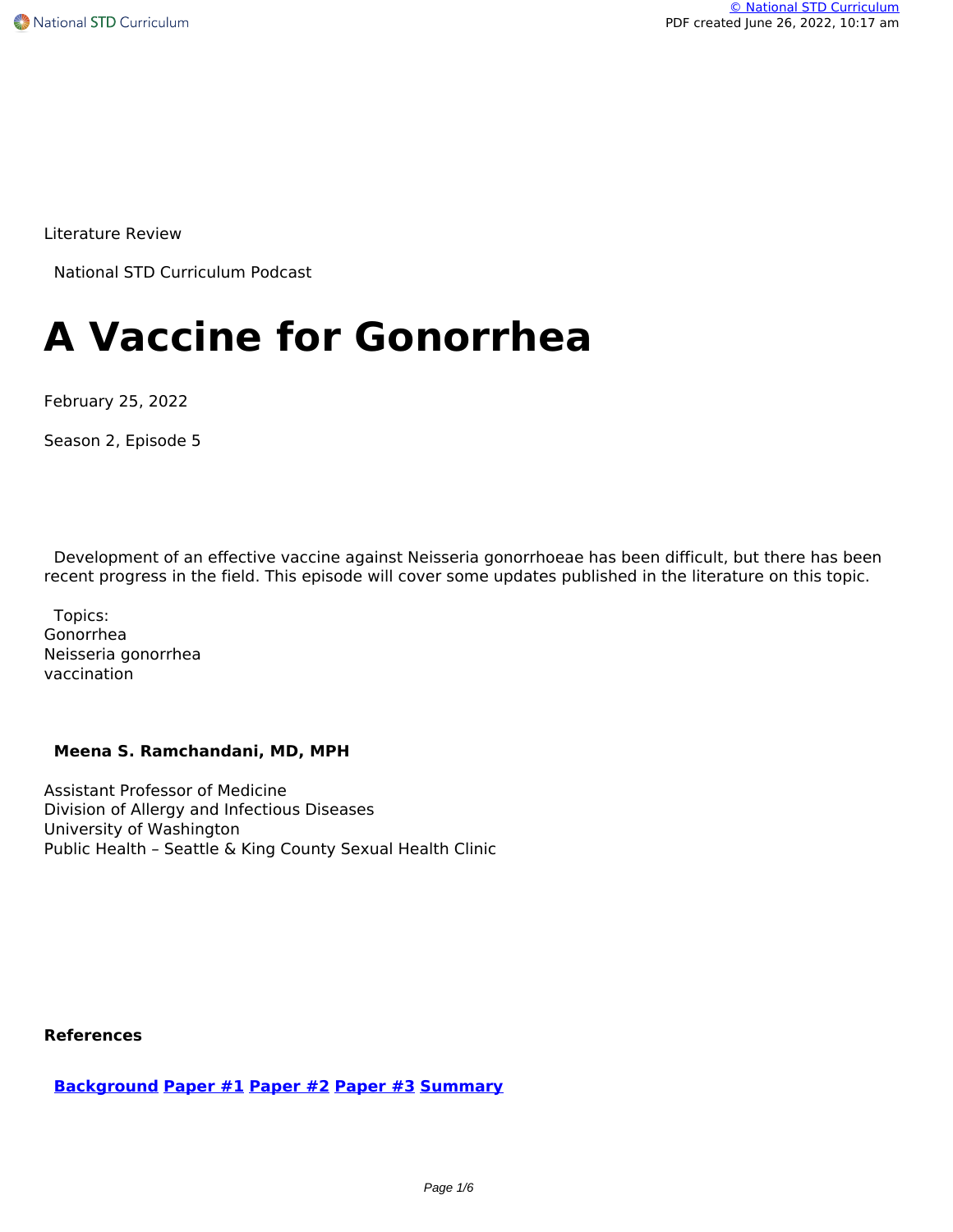# **Transcript**

Read along with the audio or jump to a particular chapter.

In this episode:

- Introduction
- Background
- Paper #1
- $\bullet$  Paper #2
- $\cdot$  Paper #3
- Summary
- Credits

#### **[00.00] Introduction**

Hello everyone. My name is Meena Ramchandani. I'm an infectious disease physician at the University of Washington in Seattle. This podcast is dedicated to an STD [sexually transmitted disease] literature review for health care professionals who are interested in remaining up-to-date on the diagnosis, management, and prevention of STDs.

#### **[00.19] Background**

Petousis-Harris H, Paynter J, Morgan J, et al. Effectiveness of a group B outer membrane vesicle meningococcal vaccine against gonorrhoea in New Zealand: A retrospective case-control study. Lancet. 2017 Sep 30;390(10102):1603-1610. **[[PubMed Abstract\]](https://pubmed.ncbi.nlm.nih.gov/28705462/)**

We're going to focus this episode describing some recent published literature on a potential future vaccine for gonorrhea. With the possible threat of untreatable gonorrhea due to extensive antibiotic resistance, a vaccine to prevent this infection would be great. Now historically, vaccine development for this organism has been a huge challenge. Until very recently, there was a lack of an animal model to mimic natural disease. Now, thankfully, there's a female mouse model of gonococcal genital tract infection and actually a human model that is worth mentioning, so that's been helpful. With *Neisseria gonorrhoeae* infection, weak immunity develops, and there's evidence that the protective immune responses to *Neisseria gonorrhoeae* do not develop with natural infection. For example, people can get recurrent gonococcal infection, even with a similar strain. So previous infection does not seem to prevent new infection.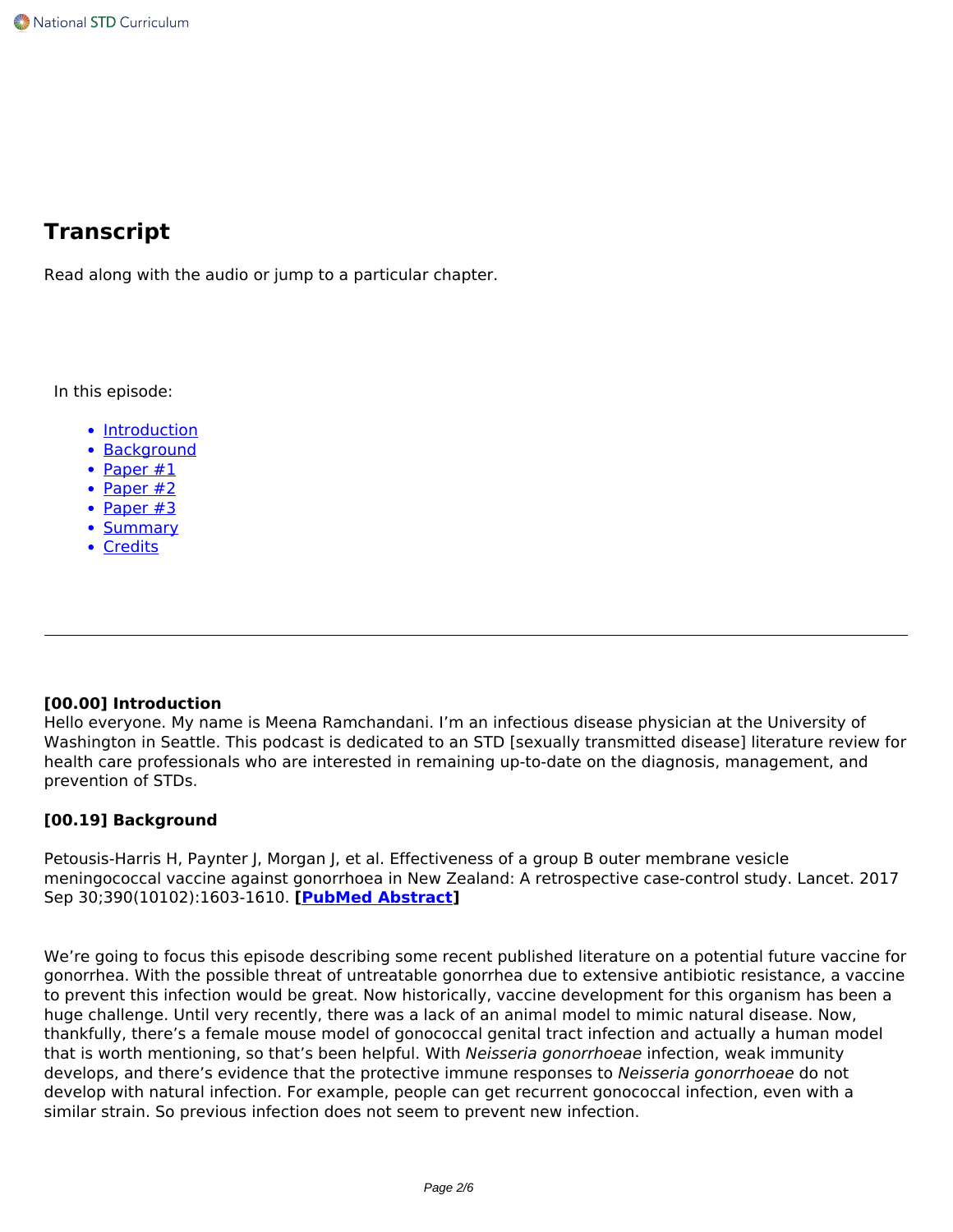Now, there's 80-90% genetic homology in the sequences between *Neisseria gonorrhoeae* and *Neisseria meningitides.* Despite this genetic homology between these two organisms, there has been little evidence that widely used vaccines against *Neisseria meningitides* serogroups A, C, W, and Y protect against gonococcal disease. The vaccine against the group B strain of *Neisseria meningitides* is developed a little bit differently: it's based on the outer membrane vesicle, which is a complex membrane structure naturally released from the outer membrane of gram-negative bacteria. So, there was an exciting study that was published in 2017 from New Zealand, which found an older meningococcal group B vaccine, which is also called MeNZB, provided 31% protection against gonorrhea in those who were vaccinated. And similar findings were shown by epidemiological studies after the use of group B meningococcal outer membrane vesicle vaccines in both Cuba and Norway. So, this identified a possible breakthrough in gonococcal vaccine development. The original vaccine MeNZB, which was developed to control a meningococcal epidemic in New Zealand, is no longer available, but another recombinant meningococcal group B vaccine 4CMenB, also known as *Bexsero*, is used around the world. For some background, *Bexsero* contains the MeNZB outer membrane vesicle component, as well as additional recombinant antigens. Some of these articles we're going to go through in this episode are more lab-based, but I'll do my best to summarize them.

# **[02.49] Paper #1**

Semchenko EA, Tan A, Borrow R, Seib KL. The serogroup B meningococcal vaccine *Bexsero* elicits antibodies to *Neisseria gonorrhoeae*. Clin Infect Dis. 2019 Sep 13;69(7):1101-1111. **[\[PubMed Abstract](https://pubmed.ncbi.nlm.nih.gov/30551148/)]**

The first article to discuss was published in *Clinical Infectious Diseases* September 2019 by Dr. Semchenko and colleagues. It is titled "The serogroup B meningococcal vaccine *Bexsero* elicits antibodies to *Neisseria gonorrhoeae.*" This study provides some data on the potential of meningococcal vaccine antigens to generate an immune response that recognizes gonococcal proteins, possibly through cross-reactive antibodies.

- 1. So first, the authors did a bioinformatics analysis to evaluate the similarity of major outer membrane vesicle in the MeNZB vaccine and the *Bexsero* vaccine and compared them to gonococcal proteins from available *Neisseria gonorrhoeae* genomes.
- 2. They found a high level of amino acid identity between most of the major outer membrane vesicle proteins found in MeNZB and *Bexsero*, as well as a *Neisseria gonorrhoeae* homologue. This suggests that the potential for the *Bexsero* vaccine, which is currently being used in outbreak situations, to also generate an immune response that recognizes gonococcal proteins, similar to what MeNZB vaccine did in New Zealand.
- 3. Of the recombinant antigens found in the *Bexsero* vaccine, they focused on the neisserial heparinbinding antigen as this is believed to be a surface-exposed protein, therefore accessible to vaccineinduced antibodies, and a nice target for the immune system.
- 4. They identified a high level of homology and cross-reactivity between the meningococcal and gonococcal neisserial heparin-binding antigens. This suggests that the *Bexsero* vaccine may result in additional cross-protection against gonorrhea than what was seen with the MeNZB vaccine.
- 5. Serum from rabbits immunized with the antigens present in the *Bexsero* vaccine, such as the outer membrane vesicle component or the three recombinant antigens, was able to recognize gonococcal proteins, including the neisserial heparin-binding antigen. This suggests the capacity of *Bexsero* vaccine to induce anti-gonococcal antibodies.
- 6. In humans vaccinated with *Bexsero*, antibody titers were significantly increased from pre- to postvaccination against whole-cell *Neisseria gonorrhoeae* as well as the gonococcal neisserial heparinbinding antigen.

So, this study provides some exciting data to help support gonorrhea vaccine development. They identified several proteins present in the *Bexsero* vaccine that are also present in *Neisseria gonorrhoeae* with a high level of sequence identity and were also able to show that the vaccine can induce antibodies that recognize gonococcal proteins, including identifying potential vaccine targets.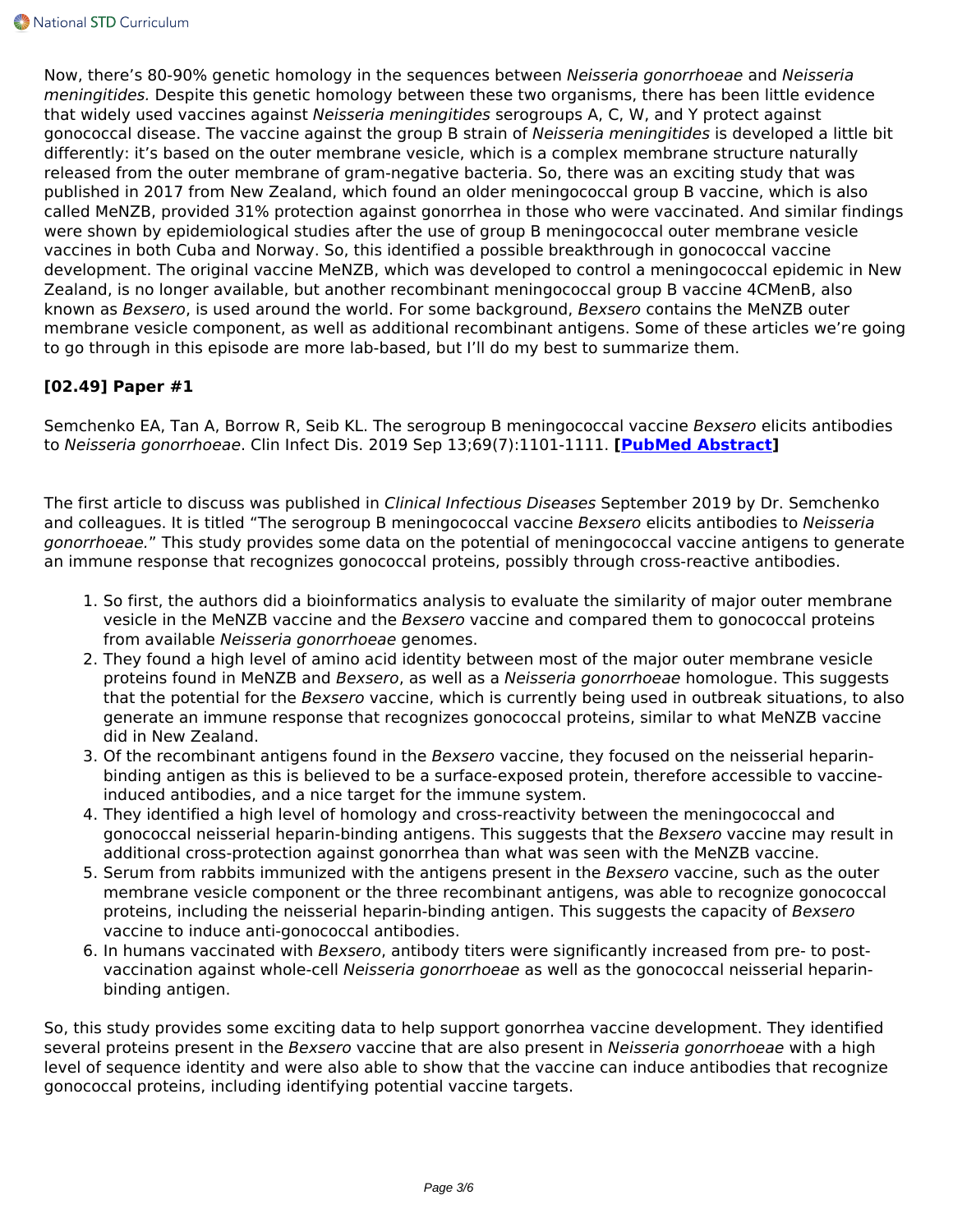### **[05.29] Paper #2**

Leduc I, Connolly KL, Begum A, et al. The serogroup B meningococcal outer membrane vesicle-based vaccine 4CMenB induces cross-species protection against *Neisseria gonorrhoeae*. PLoS Pathog. 2020 Dec 8;16(12):e1008602. **[\[PubMed Abstract](https://pubmed.ncbi.nlm.nih.gov/33290434/)]**

The next article I'd like to discuss was published in *PloS Pathogens* in December 2020. This manuscript is titled "The serogroup B meningococcal outer membrane vesicle-based vaccine 4CMenB induces cross-species protection against *Neisseria gonorrhoeae,*" and this was published by Dr. Leduc and colleagues.

- 1. The authors evaluated the in vivo efficacy of the licensed *Bexsero* vaccine in a female mouse model of *Neisseria gonorrhoeae* lower genital tract infection.
- 2. Mice were vaccinated with the *Bexsero* vaccine by either the subcutaneous or intraperitoneal routes and then inoculated with *Neisseria gonorrhoeae*. They also had a control population.
- 3. The authors found that the *Bexsero* vaccination induced antibodies, more specifically, serum IgG as well as vaginal IgA and IGG, that cross-reacted with *Neisseria gonorrhoeae.*
- 4. They also found that the immunization with the vaccine accelerated clearance and reduced gonorrhea bacterial burden compared to controls. So, for example, 70 to 88% of mice given *Bexsero* vaccine by the subcutaneous and intraperitoneal routes cleared gonorrhea by day 7 compared to only 25 to 30% of mice in control groups.
- 5. Now, to examine the cross-reactivity of the *Bexsero*-induced antibodies against *Neisseria gonorrhoeae* surface proteins, the authors evaluated pooled antisera from immunized mice, and they found they recognized four prominent bands (or different proteins) in the fractionated outer membrane vesicle preparations of six different strains of gonorrhea. And antibodies from vaccinated mice recognized at least five *Neisseria gonorrhoeae* surface proteins, including the neisserial heparinbinding antigen that was mentioned earlier.
- 6. They compared the reactivity of serum from the *Bexsero*-immunized mice with that of immunized humans and identified additional *Neisseria gonorrhoeae* proteins that appeared to be recognized by both mice and humans. For example, they found cross-reactive antibodies against *Neisseria gonorrhoeae* antigens: such as an antigen called the outer membrane exigent antigen called PilQ, as well as the neisserial heparin-binding antigen, and possibly several unidentified proteins based on similarities in apparent molecular weight in both humans and mice.

So, authors found in the study is that in immunized mice, *Bexsero* reduces *Neisseria gonorrhoeae* bioburden, accelerates clearance of infection, and induces antibodies that recognize *Neisseria gonorrhoeae* outer membrane proteins or surface antigens, several of which are promising vaccine targets. This study also validates the female mouse model as a possible system for studying vaccine-induced protection against gonococcal disease.

## **[08.10] Paper #3**

Norris Turner A, Carter A, Tzeng YL, et al. Infection with the US *Neisseria meningitidis* urethritis clade does not lower future risk of urethral gonorrhea. Clin Infect Dis. 2021 Sep 20:ciab824. **[[PubMed Abstract\]](https://pubmed.ncbi.nlm.nih.gov/34543381/)**

Bazan JA, Turner AN, Kirkcaldy RD, et al. Large cluster of *Neisseria meningitidis* urethritis in Columbus, Ohio, 2015. Clin Infect Dis. 2017 Jul 1;65(1):92-99. **[[PubMed Abstract\]](https://pubmed.ncbi.nlm.nih.gov/28481980/)**

The third article to discuss is more clinical. This is a manuscript published in *Clinical Infectious Diseases* September 2021 by Dr. Turner and colleagues. It is titled "Infection with US *Neisseria meningitidis* urethritis clade does not lower future risk of urethral gonorrhea."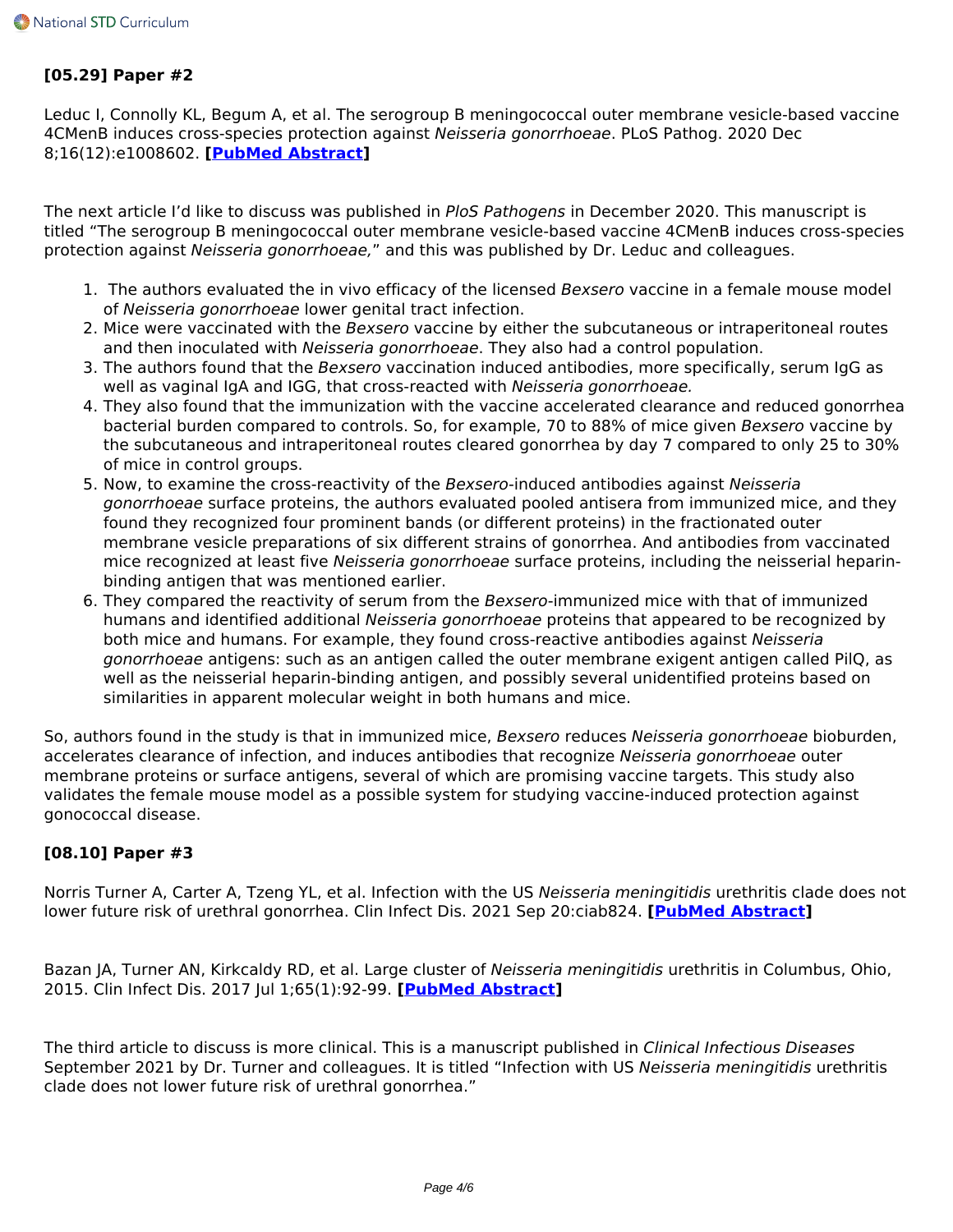- 1. This is a fascinating study, and there is a bit of a backstory. In 2015, there were clusters of phylogenetically linked cases of urethritis that were reported in the U.S., and the cause was a novel *Neisseria meningitidis* clade.
- 2. In the present article, the authors did a retrospective cohort study from 2015-2018 in Columbus, Ohio, to examine the risk of *Neisseria gonorrhoeae* among men who previously had the U.S. *Neisseria meningitidis* urethritis clade infection, So I'm just going to say *Neisseria meningitidis* urethritis for short, but just remember it was a specific clade that was found in the U.S. The goal was to find out whether *Neisseria meningitidis* urethritis infection confers protection against subsequent gonorrhea.
- 3. The study population included 887 participants; 65% were Black, 82% were heterosexual, and the median age was 28 years. During the follow-up period, 43% of men returned to the STI [sexually transmitted infection] clinic. Seventy-three men (or 57% of those that followed up) had baseline urethral *Neisseria meningitidis* infection.
- 4. Now, what they found is that men with a baseline urethral *Neisseria meningitidis* infection had a similar urethral *Neisseria gonorrhoeae* risk during follow-up as men with baseline urethral *Neisseria gonorrhoeae* infection—and this was an adjusted hazard ratio of 1.27. They had a slightly increased urethral *Neisseria gonorrhoeae* risk compared to those with a baseline urethral *Chlamydia trachomatis* infection, but this was not significant. That adjusted hazards ratio was 1.51.
- 5. Men with a baseline urethral *Neisseria meningitidis* infection had increased urethral *Neisseria gonorrhoeae* risk compared to men with *no* baseline urethral gonorrhea or chlamydia infection, and this was significant. This had an adjusted hazard ratio of 3.55.
- 6. The authors also evaluated sequences in the U.S. *Neisseria meningitidis* urethritis strain, and two *Neisseria gonorrhoeae* strains for the core outer membrane vesicle-derived and recombinant protein antigens that are found in the *Bexsero* vaccine. We just discussed these antigens in the previous articles, which are thought to elicit cross-protective antibodies.
- 7. They found the median sequence similarities for the shared outer membrane vesicle-derived proteins were greater than 97%. The recombinant protein antigen—neisserial heparin-binding antigen, which we had mentioned earlier—had greater than 78% sequence similarity.

So, in summary, urethral *Neisseria meningitidis* infection did not protect against future *Neisseria gonorrhoeae* infection, despite the high sequence similarities in shared protein antigens. Compared with men with a history of urethral *Neisseria gonorrhoeae* or *Chlamydia trachomatis*, men with a history of urethral *Neisseria meningitidis* infection had a similar risk of gonococcal disease. It is interesting that men with a prior urethral *Neisseria meningitidis* urethritis had a higher risk of acquiring urethral *Neisseria gonorrhoeae* than men who were baseline negative for urethral gonorrhea or chlamydia infection. What this study shows is that if urethral *Neisseria meningitidis* urethritis infection elicited a cross-reactive immune response in the mucosal surface, it was just not potent, durable, or specific enough to protect against *Neisseria gonorrhoeae* acquisition. It will be interesting to see further research into how shared gonococcal and meningococcal antigens contribute to cross-protective immunity.

# **[12.08] Summary**

Safety and efficacy study of meningococcal group B vaccine rMenB+OMV NZ (*Bexsero*) to prevent gonococcal infection. ClinicalTrials.gov identifier: NCT04350138. Updated February 11, 2022. **[[NCT](https://clinicaltrials.gov/ct2/show/NCT04350138)]**

To conclude, I'd like to summarize some key points from this session:

- 1. There's a pressing need for a gonorrhea vaccine due to the high disease burden associated with gonococcal infections globally as well as a rapid evolution of antibiotic resistance in *Neisseria gonorrhoeae*.
- 2. There are several proteins present in the meningococcal group B vaccine that are also present in *Neisseria gonorrhoeae,* and they have a high level of sequence identity. And the vaccine can also induce antibodies that recognize gonococcal proteins.
- 3. The *Bexsero* vaccine reduces *Neisseria gonorrhoeae* bioburden and accelerates clearance of infection